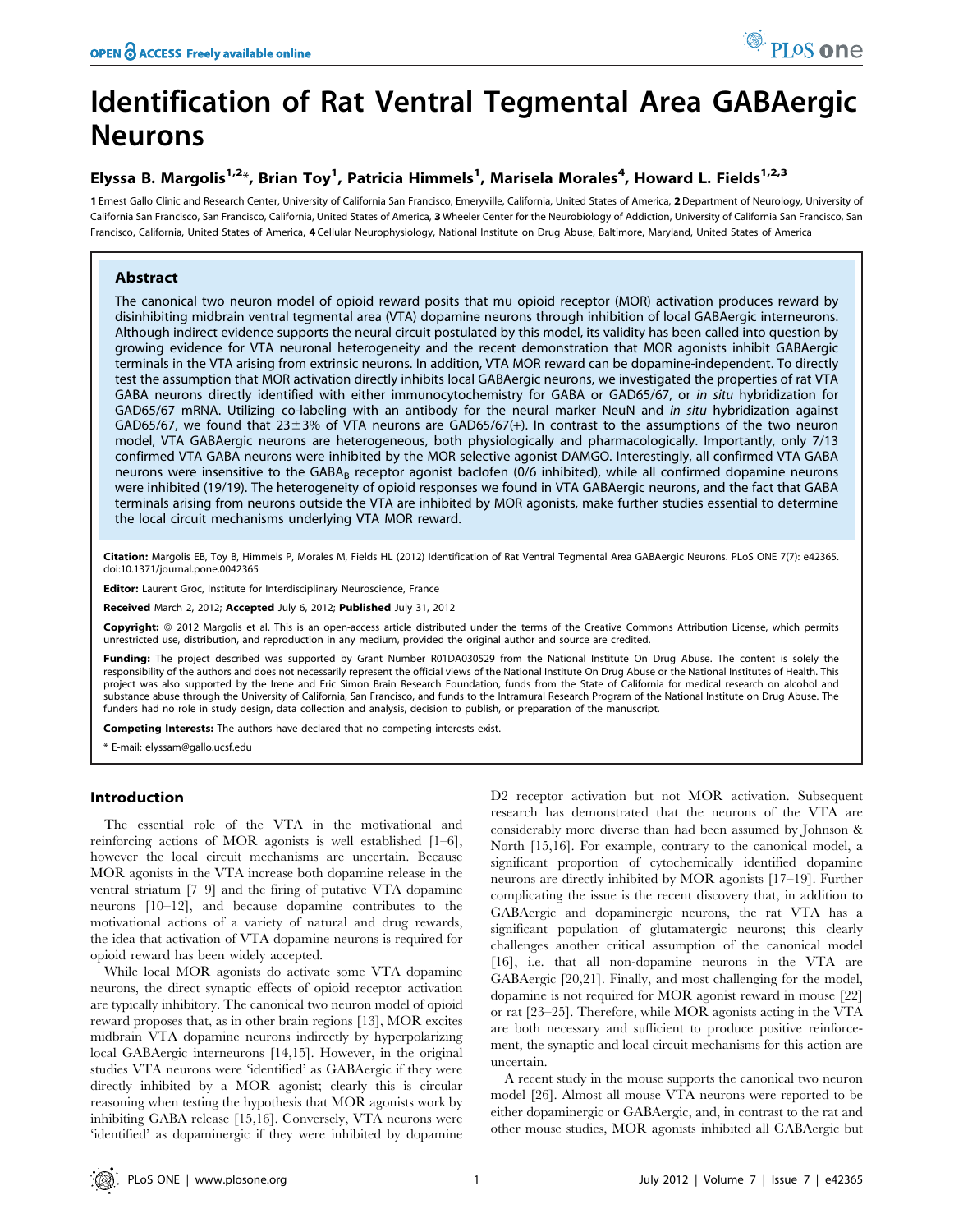no dopamine neurons. The homogeneity of these two neuronal groups is exactly what was assumed when the first ex vivo characterizations of dopamine and putative GABAergic VTA neurons were completed [16] and provides critical support for Johnson and North's proposal that postsynaptic inhibition of VTA GABAergic interneurons locally connected to dopamine neurons mediates MOR reward [15]. On the other hand, in the rat, it is clear that dopamine neurons are pharmacologically heterogeneous and significant numbers of neurons are neither dopamine nor GABA containing. Since most in vivo studies of MOR reward have been carried out in rat, it is essential to examine the properties of rat VTA GABA neurons to relate synaptic actions of VTA MOR to behavior. While inhibitory MOR responses have been shown in identified rat VTA GABA neurons, this was done in a limited sample consisting solely of projection neurons having unknown local connections [27]. If, in fact, there is heterogeneity of GABAergic local connectivity and the MOR response of GABA neurons is not uniform, alternative models for VTA opioid reward must be considered. For example, there is robust presynaptic inhibition of GABA release onto VTA neurons by MOR agonists [18,28–30]. Although these GABAergic terminals could arise from local interneurons [31], several brain regions give rise to GABAergic inputs to the VTA [32–38], and GABA release at these terminals is inhibited by MOR agonists [39,40].

To systematically and directly examine the validity of the canonical two neuron model of the VTA in the rat, we made ex vivo recordings in VTA neurons and used post hoc immunocytochemical and in situ hybridization methods to directly identify GABA neurons. We compared the physiological and pharmacological properties of VTA GABA neurons to those neurons that were negative for GABA markers, as well as to immunocytochemically identified dopamine neurons.

## Results

#### Anatomy

To unambiguously assess the percentage of VTA neurons that are GABAergic, we first co-labeled horizontal VTA slices using in situ hybridization against mRNA for GAD65/67 and an antibody against the nuclear neuronal marker NeuN (Figure 1A). We utilized in situ hybridization against GAD65/67 for this counting because we expected this approach to yield the fewest false negative neurons. Using tissue from three animals, twelve representative images were sampled from randomly selected areas throughout the VTA, replicating methods we used to estimate the percentage of VTA neurons that are dopaminergic [41]. All VTA image locations corresponded to anatomical locations where we had previously demonstrated immunoreactivity against tyrosine hydroxylase (TH), a marker of dopamine neurons. An average of  $61\pm4$  NeuN(+) neurons were counted per image (range 13–116 neurons). We found that  $23\pm3\%$  of NeuN-labeled neurons in the VTA had a spatially correlated density of grains indicating GAD65/67 mRNA content (Figure 1D). In spite of regional inhomogeneity of % colabeling across VTA images (2%–52%), we did not detect any consistent topographical pattern of GABA neuron density (dorsal:  $25\pm2\%$  vs ventral:  $21\pm5\%$ ,  $P=0.4$ ; rostral:  $21 \pm 3\%$  vs caudal:  $25 \pm 2\%$ ,  $P = 0.15$ ; medial:  $21 \pm 2\%$  vs lateral:  $26\pm3\%$ ,  $P = 0.14$ ). GAD labeling was also distinct at the VTA side of the border with the substantia nigra pars compacta (SNc), which in many places made this border clearly discernible (Figure 1C,D). Together, these results and our previous estimate of percent of TH(+) VTA neurons leave approximately 22% of VTA neurons that are neither GABAergic or dopaminergic by



Figure 1. Mean density of GABA neurons in VTA: approximately 20% are GABAergic. In horizontal brain slices containing the VTA and the SN the general neural marker NeuN was cytochemically visualized with the secondary label DAB (brown); GABAergic neurons were labeled using in situ hybridization against GAD65/67 mRNA (black grains). (A, left) Low magnification example image of one of the slices used to estimate the percentage of neurons that are GABAergic. Scale bar: 400 µm. Schematic (right) illustrates slice orientation and anatomical landmarks. (IPF: interpeduncular fossa; IPN: interpeduncular nucleus; ML: medial lemniscus; MT: medial terminal nucleus of the accessory optic track; SNc: substantia nigra pars compacta; SNr: substantia nigra pars reticulata; R: rostral; C: caudal; M: medial; L: lateral). Higher magnification images (color coded rectangles show location in (A)) show GAD65/67(+) and GAD65/67(-) in the SNr (B yellow border), the SNc (C – red border), and the VTA (D – blue border with higher magnification section below). (E), Mean percentage of GAD65/67(+) neurons in VTA, SNc, and SNr neurons and, for comparison, our prior estimates of % TH(+) neurons [41]. doi:10.1371/journal.pone.0042365.g001

immunostaining criteria (Figure 1E). One obvious possibility is that these unlabeled neurons are glutamatergic [20].

For comparison with these VTA data, additional images, 3 per region, were analyzed from the SNc and substantia nigra pars reticulata (SNr) from each animal. Consistent with prior reports that the SNc is predominantly dopaminergic (including our own estimate that 88% of SNc neurons are TH(+) [41]), we detected GAD65/67 grain clusters associated with  $13\pm4\%$  of SNc neurons (Figure 1C). In the SNr we found that  $71\pm5\%$  of neurons were GAD65/67 mRNA positive (Figure 1B). This percentage is slightly lower than expected given that we previously found that only 8% of SNr neurons are TH(+) and to date only dopamine and GABA neurons have been found in the SNr (Figure 1E). Post hoc examination of the images from the SNr revealed that the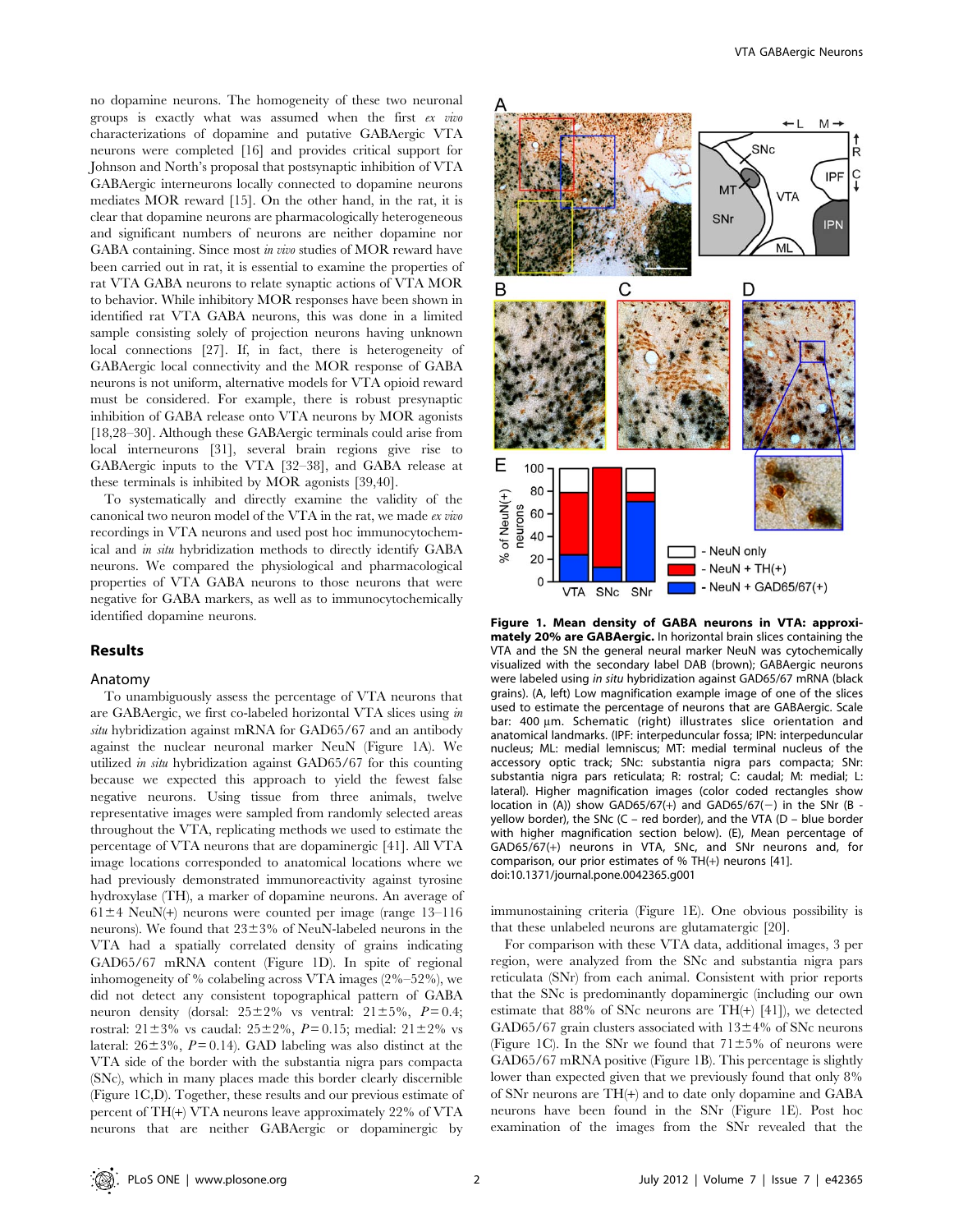background density of grains in the SNr was higher than in any other region counted. This increase in background grains could obscure the counting of neurons weakly expressing in situ signal so that the neurons may have been counted as  $GAD65/67(-)$ . Adding to this possible undercounting, the dense packing of intensely labeled neurons would make lighter labeling in adjacent neurons more difficult to detect.

#### Electrophysiology

Since we previously showed that the size and shape of cytochemically identified GAD67(+) neurons in the VTA are similar to those of TH(+) neurons [41], and because we found that GABA neurons are distributed throughout the VTA, we completed ex vivo whole cell recordings in VTA neurons without setting explicit, a priori cell selection criteria. In different sets of filled cells, we utilized either immunocytochemistry against GABA (Figure 2A), immunocytochemistry against GAD65/67, or in situ hybridization for GAD65/67 mRNA (Figure 2B) to directly identify the neurotransmitter content of electrophysiologically characterized VTA neurons. We recorded from a total of 31 confirmed GABAergic neurons, and the observed properties were consistent across the different post hoc procedures. The numbers of neurons identified with each approach reported for each measurement are reported in Table S1. Locations of all recorded GABA neurons are indicated in Figure 3. Recordings were limited to neurons intermixed with A10 dopaminergic neurons.

Consistent with our previous anatomical findings [41], the recorded neurons confirmed as GABAergic displayed shapes



Figure 2. Identification of GABA neurons following whole cell **recordings.** (A) Example where immunocytochemistry against GABA (green) was used to identify GABAergic VTA neurons filled with biocytin (red). (Top row) An example GABA(+) recorded cell, and (Lower row) an example  $GABA(-)$  recorded cell. (B) In other cases we used in situ hybridization against GAD65/67 mRNA to test whether recorded neurons were GABAergic. In these examples of positive colabeling (left) and a lack of colabeling (right), filled cells are labeled with DAB (brown), and in situ label is visualized with digoxin (purple). doi:10.1371/journal.pone.0042365.g002



Figure 3. Locations of recorded VTA GABA neurons. Sample includes neurons throughout the VTA. Schematic diagrams of ventral, middle, and dorsal horizontal slices containing the VTA. (R: rostral; C: caudal; M: medial; L: lateral). doi:10.1371/journal.pone.0042365.g003

similar to VTA dopamine neurons including fusiform  $(n = 12)$ , elliptical  $(n=7)$ , multipolar  $(n=8)$ , and round  $(n=2)$  cells. Confirmed GABA neuron cross-sectional areas included a wide range (81.4–670.6  $\mu$ m<sup>2</sup>; mean = 312±26  $\mu$ m<sup>2</sup>; Figure 4) and were also comparable to  $TH(+)$  neurons [41]. These findings suggest that our sample of recorded neurons is representative of the range of VTA GABAergic neurons.

The initial membrane potential of VTA GABA neurons was also similar to that of TH(+) neurons (GABA/GAD65/67(+):  $-45.5\pm1.8$  mV, n = 30; TH(+):  $-43.3\pm0.4$  mV, n = 233;  $P=0.22$ ). The distribution of  $R_{in}$  in VTA GABA neurons, displayed in Figure 4, was also similar to that of TH(+) neurons  $(GABA/GAD65/67+)$ :  $460 \pm 60$  M $\Omega$ ,  $n = 30$ ; TH(+):  $390 \pm 20$  M $\Omega$ , n = 233; P = 0.12) [41].

We tested each recorded neuron for the presence of an  $I<sub>h</sub>$ , the hyperpolarization activated cation current that is commonly used to identify putative dopamine neurons in ex vivo recordings. Most confirmed GABA neurons expressed an h current (Figure 5A,C); only 4 out of 31 confirmed GABA neurons were  $I_h(-)$ . Further, the distribution of amplitudes of the  $I<sub>h</sub>$  in confirmed GABA neurons was not noticeably different from that of TH(+) neurons (Figure 5C,D). These data are consistent with our previous finding that many  $TH(-)$  neurons express an  $I<sub>h</sub>$  [41]. To provide further evidence that VTA GABA neurons express an  $I<sub>h</sub>$ , we completed immunocytochemical experiments using an antibody against HCN4, one of the channel subunits responsible for the  $I<sub>h</sub>$ expressed in the VTA [42,43]. We found that HCN4 was expressed in many VTA neurons, including GAD65/67(+)



Figure 4. Plot of soma crossectional areas and input resistances for all confirmed GABAergic neurons. There was a trend towards an inverse relationship between these two measures.  $P = 0.09$ . doi:10.1371/journal.pone.0042365.g004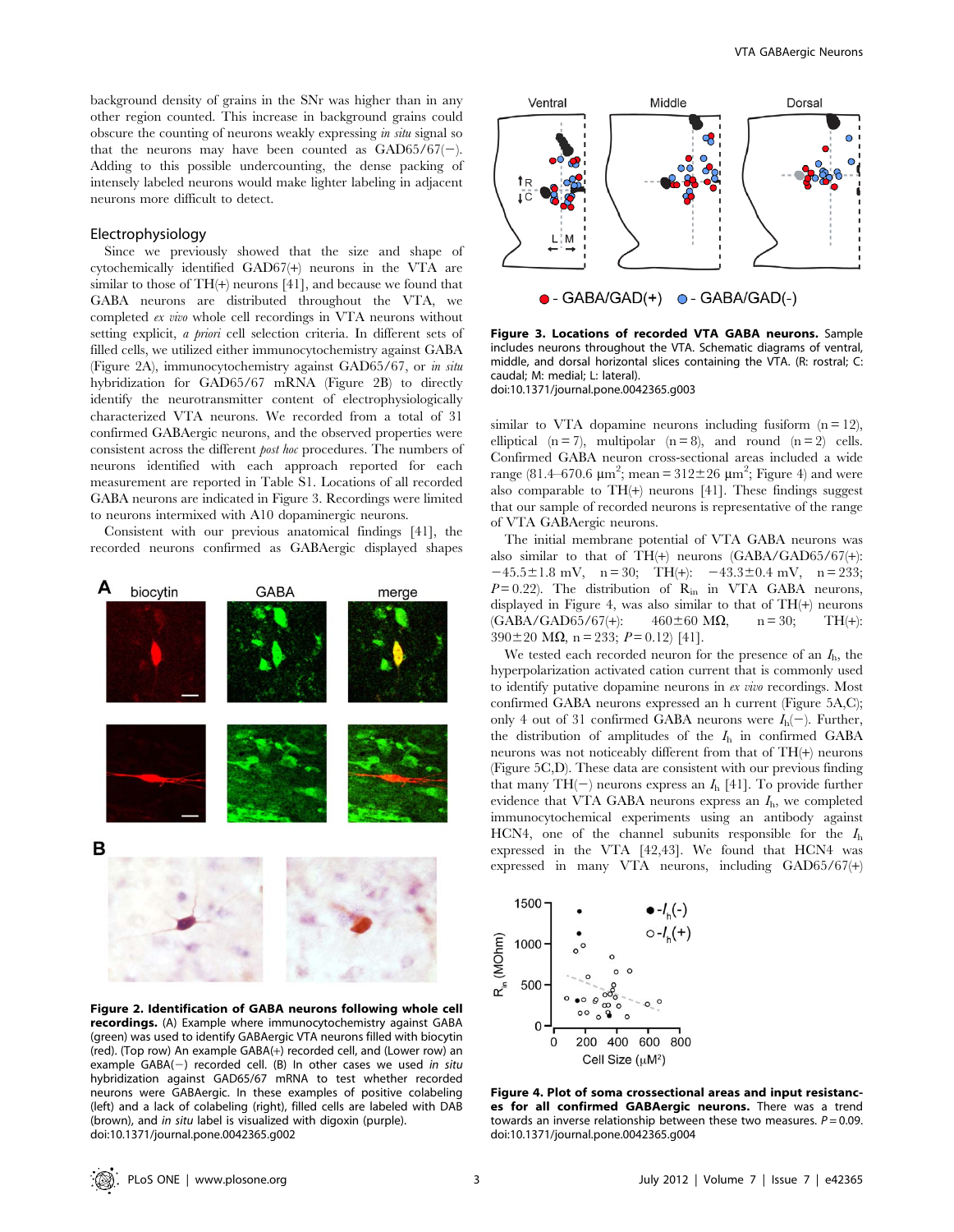neurons (Figure 6A). In separate tissue we found  $TH(-)$  neurons that were HCN4(+) (Figure 6B). Finally, to demonstrate that the HCN4 antibody was not indiscriminately labeling all neurons, we labeled slices for both HCN4 protein and NeuN. We found a small population of NeuN(+) VTA neurons that were not labeled with the HCN4 antibody, consistent with the small percentage of  $I_h(-)$ neurons we find physiologically with wide sampling of VTA neurons (Figure 6C) [41].

Although action potential (AP) duration has been used to identify VTA GABA neurons, we previously showed that both  $TH(+)$  and  $TH(-)$  neurons have a broad range of AP durations, raising the possibility that some GABA neuron AP durations are longer than previously assumed. We measured AP durations in neurons that were spontaneously firing immediately after gaining whole cell access. We observed a wide distribution of AP durations in confirmed VTA GABA neurons. Their AP durations overlapped with those of both  $GABA/GAD65/67(-)$  neurons recorded on the same days as the GABA/GAD65/67(+) neurons and TH(+) neurons (Figure 7).

It has been asserted that VTA neurons that have faster firing rates are GABAergic. For instance, Johnson and North [16] reported that their secondary cells, or putative GABA neurons, were mostly either quiescent or fired faster than their principal,



Figure 5. Most VTA GABA neurons are  $I_h(+)$ . (A) Example GABAergic neuron that has a large  $I<sub>h</sub>$  (far left, scale bars: 100 pA and 50 ms). The neuron was filled with biocytin (left; red; scale bar: 20  $\mu$ m) and immunocytochemically confirmed GABA(+) (middle, green). (B) Example  $I_h(-)$  GABAergic neuron (far left, scale bars: 50 pA and 50 ms) that was filled with biocytin (left; scale bar:  $20 \mu m$ ) and confirmed GABA(+). (C) Histogram of  $I<sub>h</sub>$  magnitudes measured in GABA/GAD(+) and GABA/GAD(-) neurons. (D) For comparison, histogram of  $I<sub>h</sub>$ magnitudes from recorded VTA dopamine neurons identified with TH immunocytochemistry.

doi:10.1371/journal.pone.0042365.g005



Figure 6. VTA neurons express HCN protein. (A) Immunocytochemical colabeling in VTA tissue for GAD and HCN4, one of the channels expressed in the VTA that produces the  $I<sub>h</sub>$ , yields examples of  $GAD(+)$  neurons that are  $HCN4(+)$  (top) or  $HCN4(-)$  (bottom), consistent with the physiology. Scale bars:  $20 \mu m$ . (B) Immunocytochemical colabeling for HCN4 and TH in VTA slices shows that HCN4 is expressed in some TH( $-$ ) neurons. Scale bar: 20  $\mu$ m. (C) The HCN4 antibody was not non-specifically labeling all neurons as HCN4 colabeling with the neural marker NeuN shows that some VTA neurons were cytochemically HCN4(-). Scale bar: 20  $\mu$ m. doi:10.1371/journal.pone.0042365.g006

putative dopamine, neurons. Of our confirmed GABA neurons, 11 were firing spontaneously (35%). This is not significantly different from TH(+) neurons, where 117/261 (45%) were spontaneously firing  $(P = 0.35$ , Fisher exact test). Many of the identified GABA neurons recorded in this study had slow spontaneous firing rates similar to those observed in confirmed dopamine neurons (Figure 8), and the population distribution was not different from that of the confirmed dopamine neurons (GABA/GAD65/67(+): 3.3 $\pm$ 0.6 Hz, n = 11; TH(+): 2.3 $\pm$ 0.2 Hz, n = 117; P = 0.1). We also analyzed the coefficient of variation of the interspike intervals (ISI CV) of confirmed GABA and TH(+) neurons to evaluate the regularity of the pacemaker firing in the different populations of neurons. While the range of ISI CVs was similar for TH(+) and GABA/GAD65/67(+) neurons, there was a difference in the distributions of ISI CVs in relation to firing rate. Specifically, in neurons with firing rates below 3.35 Hz, the ISI CV is significantly greater in GABA/GAD65/67(+) neurons compared to  $TH(+)$ neurons (GABA/GAD65/67(+):  $0.63 \pm 0.24$ ; TH(+):  $0.21 \pm 0.02$ ;  $P = 0.00004$ ; Figure 8B). Therefore, among neurons with similarly low spontaneous firing rates ex vivo, there is a subset of VTA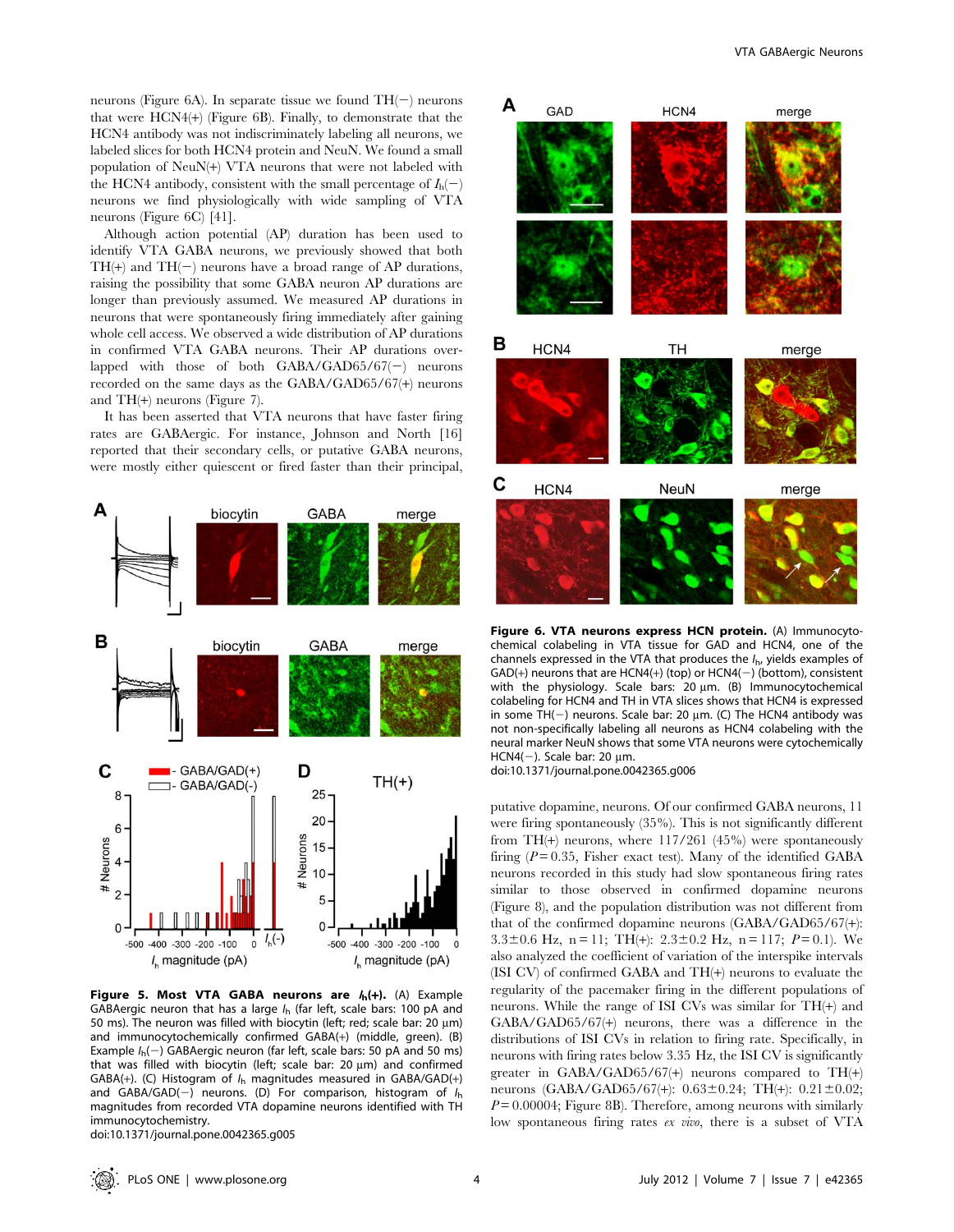

Figure 7. The distribution of action potential durations in VTA GABA neurons overlaps with that of cytochemically confirmed dopamine neurons. Neurons recorded on the same day were identified post hoc as  $GABA/GAD(+)$  or  $GABA/GAD(-)$ , and their AP duration distributions are overlapping (top). This is consistent with data from TH(+) and TH(-) neurons where the range AP durations of TH(-) neurons spans the range for TH(+) neurons (bottom). doi:10.1371/journal.pone.0042365.g007

dopamine neurons whose firing is more regular than VTA GABA neurons.

Although our sample is limited, we analyzed whether there were differences between the  $I_h(+)$  and  $I_h(-)$  VTA GABA neurons. There was a trend for  $I_h(-)$  neurons to be smaller ( $P = 0.098$ ) with higher  $R_{in}$  ( $P = 0.051$ ) compared to the  $I_h(+)$  GABA neurons (Figure 4, Figure 5A,B). There was no difference in  $V_{mi}$  between  $I_h$ (+) and  $I_h$ (-) neurons (-46±2 mV, -39±4 mV, respectively,  $P = 0.18$ ). Two of the  $I_h(-)$  GABA neurons were firing spontaneously, and consistent with our previous work, the intracellular AP durations of the  $I_h(-)$  neurons overlapped those of  $I_h(+)$  neurons  $(3.00\pm0.78 \text{ ms and } 2.44\pm0.59 \text{ ms, respectively}).$  The firing rates of the two spontaneously active  $I_h(-)$  neurons were also no different from those of the  $I_h(+)$  GABA neurons  $(I_h(-))$ :  $3.25\pm0.27$  Hz;  $I_h(+)$ :  $3.28\pm0.79$  Hz). Together, these data demonstrate that there are minimal physiological differences that sort in GABA neurons according to their  $I<sub>h</sub>$  expression.

#### Pharmacology

Central to the canonical two neuron model are the responses of VTA dopamine and GABA neurons to either MOR or dopamine D2 receptor activation. Specifically, the model asserts that VTA GABA neurons are inhibited by MOR activation but insensitive to D2 receptor agonists. We found that the MOR agonist DAMGO  $(1 \mu M \text{ or } 500 \text{ nM})$  inhibited 7 out of 13 directly identified GABA/ GAD65/67(+) neurons (Figure 9). Therefore, while some VTA GABA neurons are indeed inhibited by MOR activation, a



Figure 8. The spontaneous firing rates of VTA GABA neurons are similar to those of dopamine neurons ex vivo. (A) Example traces of AP activity from a confirmed VTA GABA neuron (left) and a confirmed dopamine neuron (right) firing at similar frequencies. (B) For each spontaneously firing neuron, the ISI CV is plotted against the firing rate of the neuron.

doi:10.1371/journal.pone.0042365.g008

significant proportion is not. Together with the multiple demonstrations of MOR inhibition of dopamine neurons [17–19], the lack of MOR agonist response in nearly half of GABAergic neurons renders MOR agonist inhibition completely unreliable for identification of a VTA neuron as GABAergic in the rat.

The other pharmacological response proposed to sort by neural types in the VTA is the dopamine D2 ''autoreceptor'' (D2R) inhibition in putative dopamine, but not GABA, VTA neurons.



Figure 9. Some, but not all, VTA GABA neurons are inhibited by activation of the MOR. Example current clamp traces from identified VTA GABA neurons tested with bath application of 1  $\mu$ M DAMGO. (A) GABA neuron showing robust inhibition by DAMGO (B) GABA neuron unresponsive to DAMGO. doi:10.1371/journal.pone.0042365.g009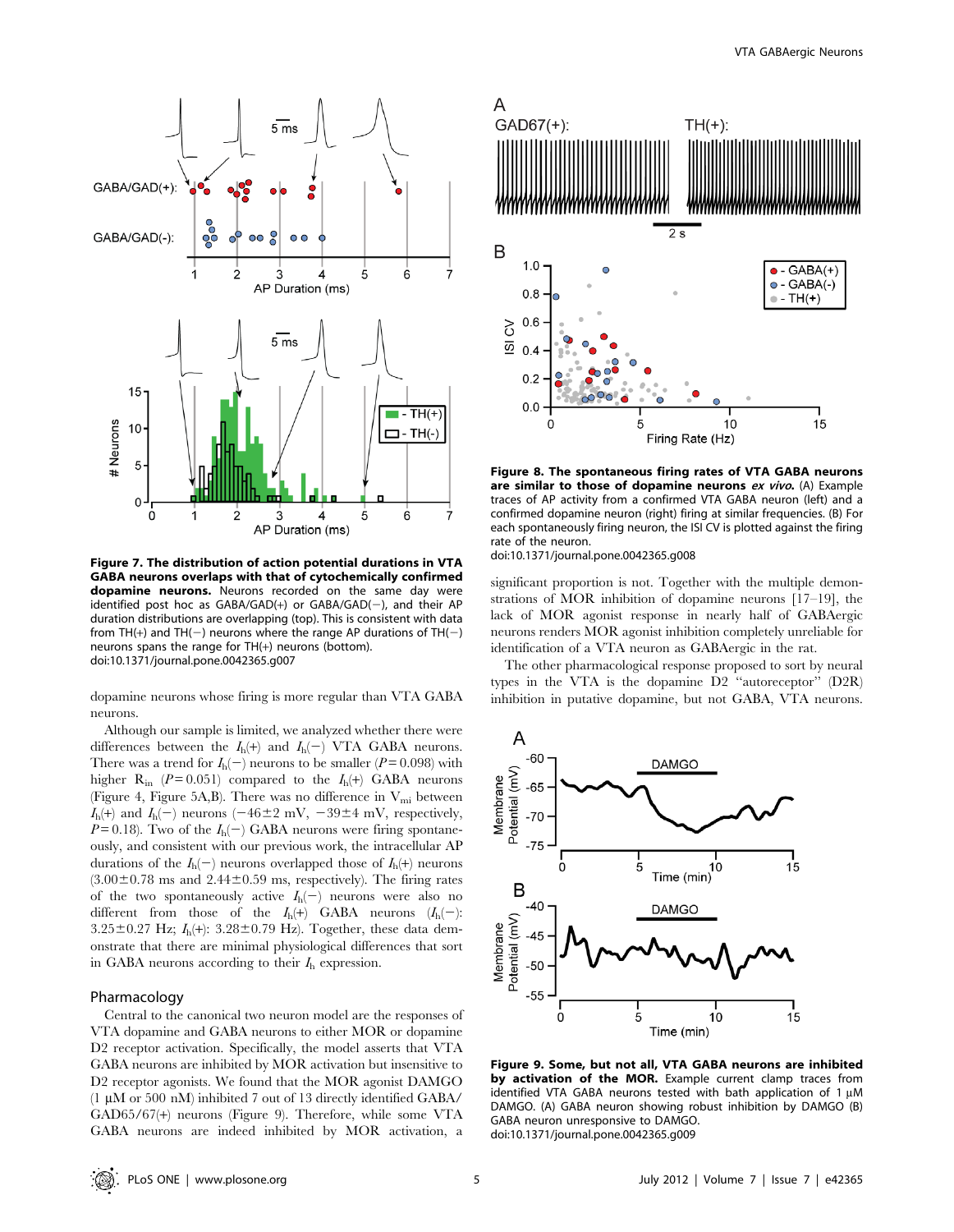We previously demonstrated that many confirmed dopamine neurons do not show a hyperpolarization in response to the D2R agonist quinpirole  $(1 \mu M)$  [41,44]. In fact, this property varies with projection target: many, but not all, confirmed dopamine neurons that project to the nucleus accumbens and medial prefrontal cortex are inhibited by quinpirole, while none of the dopamine neurons projecting to the amygdala were inhibited by quinpirole [44]. Among all VTA neurons we have confirmed as TH(+), 32/ 53 (60%) were significantly inhibited by quinpirole. Further, among  $TH(-)$  neurons, 14/47 (30%) were inhibited by quinpirole. This suggests that some GABA neurons could be inhibited by quinpirole. In fact, two out of 4 GABA/GAD65/67(+) neurons tested with quinpirole were hyperpolarized, confirming that some VTA GABA neurons are in fact inhibited by D2R activation. It is interesting to note that our pharmacological data matches the data of Johnson and North [16]. That is, they reported that the vast majority of VTA neurons were inhibited by either MOR activation or D2R activation, but not both. In our data, neither of the quinpirole-inhibited neurons responded to DAMGO, but the two quinpirole non-responsive neurons were inhibited by DAMGO. These findings add to the growing evidence for pharmacologic heterogeneity among VTA neurons, even within a subgroup defined by neurotransmitter content.

Previous investigators have proposed models of VTA GABA function that have  $GABA_B$  receptors located specifically on dopamine neurons and not on local GABA interneurons [42,43,45,46]. Cytochemical studies have also raised the possibility that VTA GABA<sub>B</sub> receptors are localized mainly to  $TH(+)$  neurons [47]. However, GABA<sub>B</sub> receptor agonist responses have never been tested using electrophysiology in confirmed VTA GABA neurons. Interestingly, no GABA/GAD65/67(+) neurons (0/6) were hyperpolarized by the  $GABA_B$  receptor agonist baclofen (1  $\mu$ M; Figure 10A,C). Neurons that were not GABA/GAD65/67(+) but recorded on the same experimental days as the GABA/GAD65/  $67(+)$  neurons often responded to baclofen (Figure 10Bi). Further, 19/19 confirmed TH(+) neurons were sensitive to baclofen (Figure 10Bii,C,E). Baclofen induced hyperpolarizations were also reversed by the GABA<sub>B</sub> receptor antagonist CGP35348 (10  $\mu$ M; Figure 10 D). Therefore, there is a highly significant difference in the expression of functional  $GABA_B$  receptors on VTA  $GABA$ neurons compared to VTA dopamine neurons  $(P<0.00001,$  Fisher exact test), making this property the most reliable pharmacological difference between GABAergic and dopaminergic VTA populations. However, it is important to note that we have observed baclofen induced inhibitions in non-dopamine neurons as well. Specifically,  $6/11 I_h(+)$ , TH(-) neurons were significantly inhibited by baclofen, while  $2/6$   $I_h(-)$  neurons were inhibited. Since GABA neurons are not inhibited, by exclusion this finding suggests that most, if not all, VTA glutamate neurons are inhibited by  $GABA_B$ receptor activation. Such an effect is unlikely to be a critical confound for dopamine neuron identification in the lateral VTA where glutamate neurons are sparse, but may require serious consideration in the medial VTA where there is a high density of glutamate neurons [20,48].

## Discussion

We have demonstrated that VTA GABAergic neurons are heterogeneous with respect to their physiologic and pharmacologic properties in the rat. While some VTA GABA neurons have properties consistent with the assumptions of the canonical two neuron model, a large proportion do not. Therefore alternative synaptic and local circuit mechanisms for VTA MOR agonist reward must be seriously entertained.



Figure 10. GABAB receptor activation inhibits VTA dopamine neurons, but not VTA GABA neurons. (A) Example current clamp traces from cytochemically identified GABA neuron lacking a response to the GABA<sub>B</sub> receptor agonist baclofen (1  $\mu$ M). (Bi) An unidentified neuron recorded on the same day as GABA(+) neurons that were insensitive to baclofen shows a significant hyperpolarization in response to baclofen (1  $\mu$ M; bar). (Bii) Example of a cytochemically identified dopamine neuron hyperpolarized by baclofen  $(1 \mu M;$  bar). Scale bars: 5 mV and 5 min. (C) Average trace of identified GABA neurons (n = 6) tested with bath application of baclofen (1  $\mu$ M) compared to the averages of all quiescent confirmed dopamine neurons ( $n = 8$ ). (D) Average trace of 4 neurons significantly inhibited by baclofen (1  $\mu$ M); the inhibition was reversed by the GABAB receptor antagonist CGP35348 (10  $\mu$ M). (E) Table of all observed baclofen responses across confirmed GABA, dopamine, and  $I_h(+)$ , TH(-) neurons. TH-identified neurons include spontaneously firing, quiescent (from panel C), and voltage-clamp experiments. doi:10.1371/journal.pone.0042365.g010

## The previously assumed properties of GABAergic VTA neurons in the rat

Defining rat VTA secondary cells as those inhibited by MOR and not by dopamine D2 receptor agonists, Johnson and North [16] reported additional properties of this subpopulation of neurons that they postulated were GABAergic interneurons.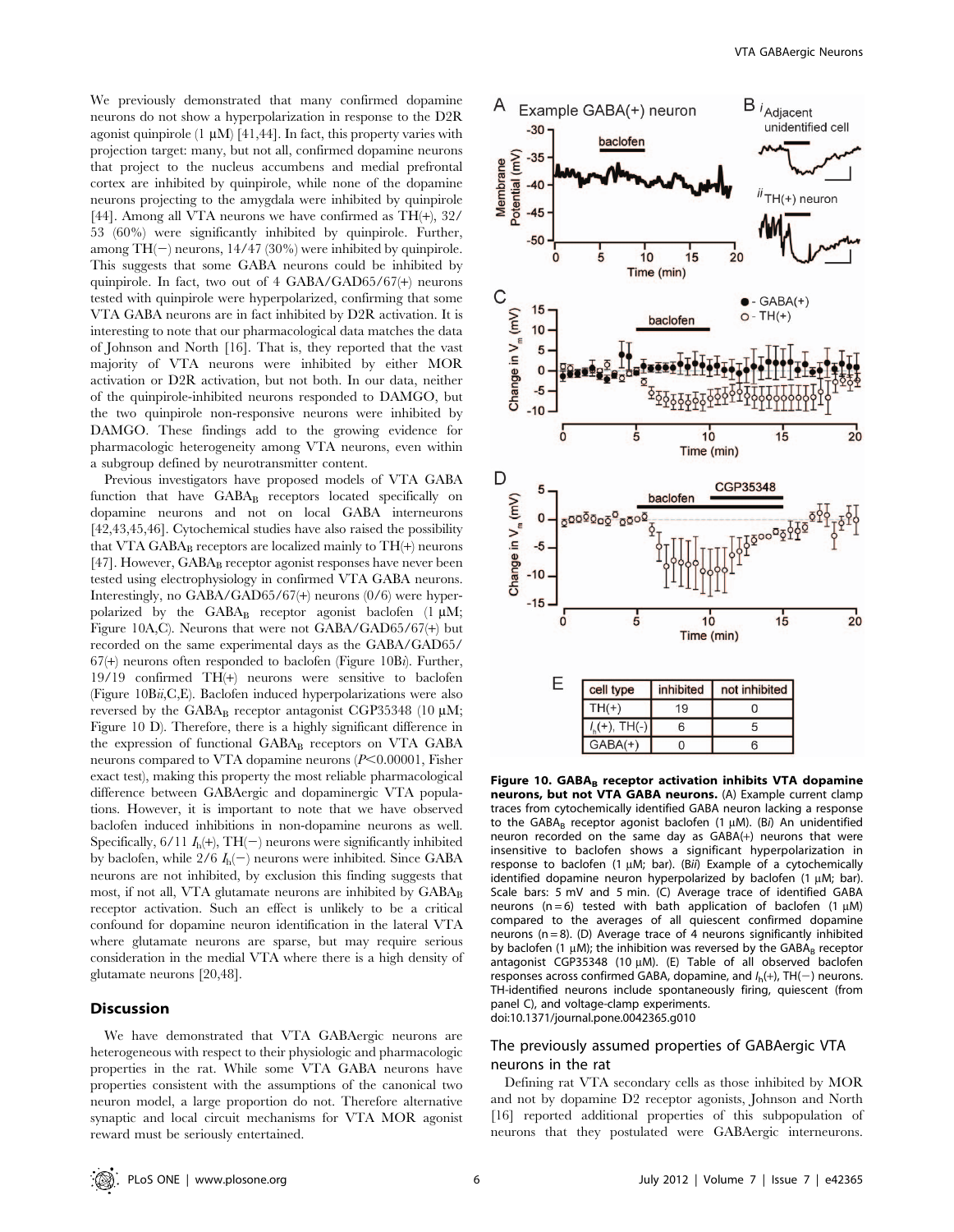Compared to VTA principal, putative dopamine neurons, secondary cells had, on average, shorter duration APs. Johnson and North also found that some secondary neurons fired faster than any principal neurons, sometimes in bursts, and only 43% of their secondary cells expressed an h current, compared to all principal neurons. However, it is critical to recognize that these data describe MOR-inhibited VTA neurons, not necessarily GABA neurons, and subsequent work has repeatedly shown that many cytochemically confirmed dopamine neurons in rat VTA are inhibited by MOR agonists [17–19]. On the other hand, one subset of rat VTA GABAergic neurons does appear to have consistent inhibitory responses to MOR activation: Steffensen et al. [49] described a population of midbrain neurons with uniform physiological properties whose anatomical distribution overlaps with the ventral tier of the red nucleus as well as the A10 VTA dopamine neurons. Those neurons had high firing rates, very short duration APs, and were antidromically activated by stimulation of the internal capsule. They were confirmed as GABA-containing by ultrastructure cytochemistry [49], and were inhibited by MOR activation [27]. Although these VTA GABA projection neurons are inhibited by MOR agonists, there is no direct evidence that those neurons contribute to the local inhibition of dopamine neurons, as required by the canonical model. Furthermore, since we show that there are subpopulations of VTA GABA neurons with different physiologic and pharmacologic properties, including a significant number that are not postsynaptically inhibited by MOR agonists, one cannot conclude that inhibition of local GABA neurons is either necessary or sufficient for MOR activation of dopaminergic neurons.

## Characteristics of confirmed dopaminergic and GABAergic rat VTA neurons

Consistent with the requirements of the two neuron canonical model for VTA MOR reward we demonstrate here that some GABAergic neurons in the rat VTA are inhibited by the MOR selective agonist DAMGO. However, in contrast to the assumptions of Johnson and North in the rat and Chieng and colleagues' report in mouse [26], the properties of rat VTA GABA neurons are heterogeneous and overlap extensively with those of cytochemically identified VTA dopamine neurons. Rat VTA GABA neurons often express large  $I<sub>h</sub>$ s, long duration APs, and slow spontaneous firing rates, making them physiologically indistinguishable from VTA TH(+) neurons. Furthermore, we also found that a significant subset of VTA GABA neurons is not inhibited by MOR activation.

The one feature we found that does distinguish rat VTA GABA and dopamine neurons is their sensitivity to the  $GABA_B$  receptor agonist baclofen. VTA GABA neurons lack a response to GABAB receptor activation, compared to TH(+) neurons where every neuron we tested was inhibited by GABAB receptor activation. This is similar with prior studies in rat and mouse VTA where much smaller responses were seen to baclofen in putative GABA neurons compared to putative dopamine neurons [50]. However, the neurotransmitter content of these neurons was predicted by  $I<sub>h</sub>$ expression, making it difficult to relate to the mostly  $I_h$ (+) identified GABA neurons described here, especially in view of the fact that only a third of our  $I_h(-)$  neurons were confirmed GABA/  $GAD65/67(+)$ . It is of interest that while we have observed no TH(+),  $I_h(-)$  neurons in rat VTA, we have seen some  $I_h(-)$ neurons that are also  $GABA/GAD65/67(-)$ . The most likely reason for this is that at least some VTA glutamate neurons are  $I_h(-)$ . Further, immunocytochemical results [47] and our own observations of baclofen inhibitions in  $TH(-)$  and  $I_h(-)$  neurons (unpublished data) also suggest that some VTA glutamate neurons

are inhibited by GABA<sub>B</sub> receptor activation. However, since glutamate neurons are sparse in the lateral VTA, there are likely some VTA subregions where baclofen responses are strong predictors of dopamine neural content. In fact, given our current data and the distribution of VTA glutamate neurons, baclofen responses are likely to yield the lowest combination of false negative and false positive identification of VTA dopamine neurons of any tool to date.

The insensitivity of GABA neurons to baclofen is also interesting in light of VTA microinjection studies where  $GABA_B$  receptor agonists often produce different behavioral outcomes than GABA<sub>A</sub> receptor agonists, [e.g.51,52]. Our data also suggest that using baclofen to inactivate the VTA, [e.g.53], will primarily if not exclusively inhibit VTA dopamine neuron activity while potentially leaving GABAergic signaling intact. Therefore, this pharmacological difference between VTA GABA and other neurons could be a useful identification tool as well as a method for relatively selective manipulation of non-GABAergic VTA neurons.

## Properties of GABA and DA neurons in the VTA of the mouse

Recently, Chieng et al. [26] utilized GAD-GFP mice to identify GABA neurons and putative dopamine neurons in the VTA. In contrast to our findings in rat, they report that the responses of GFP(+) identified GABA neurons were homogeneous; all were inhibited by MOR agonists but not dopamine. Importantly, their cytochemical analysis suggests that only 2% of VTA neurons were neither GABAergic (GAD-GFP(+)) or dopaminergic (TH(+)), consistent with the assumptions of Johnson and North in rat (1992b) but contrary to the data presented here; consequently, they could assume that  $GFP(-)$  neurons were overwhelmingly dopaminergic. Consistent with Johnson and North's report in the rat  $[16]$ , their GFP $(-)$  neurons were inhibited by dopamine, but not MOR agonists. Also consistent with Johnson and North, Chieng et al. reported that GFP(+) neurons had shorter duration APs than  $GFP(-)$  neurons. Furthermore, the  $GFP(+)$  cells they found expressed very small to absent  $I_h$  while many of the  $GFP(-)$ neurons expressed a large  $I<sub>h</sub>$ . Their findings not only differ from our results in the rat but contrast with other studies showing significant heterogeneity in mouse VTA neurons. For example, Cohen et al. [54] using extracellular recordings found no difference in AP duration between optogenetically identified dopaminergic and GABAergic VTA neurons. Also inconsistent with Chieng et al.'s report that 92% of GAD-GFP(+) VTA neurons were inhibited by MOR activation and none of the  $GFP(-)$  neurons were sensitive to MOR, Ford and colleagues [18] reported that amygdala-projecting TH(+) neurons in the mouse are directly inhibited by MOR activation. Another discrepancy is with Lammel et al. [55] who reported that prefrontal cortexprojecting VTA dopamine neurons are not sensitive to dopamine D2 receptor activation, while Chieng et al. report that all  $GFP(-)$ neurons are inhibited by dopamine. Similarly, another study of mouse VTA that did not select neurons by their projection target found that 30% of confirmed dopamine neurons were not inhibited by D2 receptor activation (personal communication, T. Hnasko). Regarding whether or not  $I<sub>h</sub>$  sorts by neurotransmitter content, Lammel and colleagues reported that some dopamine neurons in the mouse are  $I_h(-)$ , again inconsistent with Chieng et al.'s report. While it seems likely that different approaches to neuronal sampling in electrophysiological studies may account for some of the quantitative differences in VTA neuronal properties reported from different laboratories, the use of  $I<sub>h</sub>$ , AP duration, and dopamine 2DR and direct MOR agonist inhibition as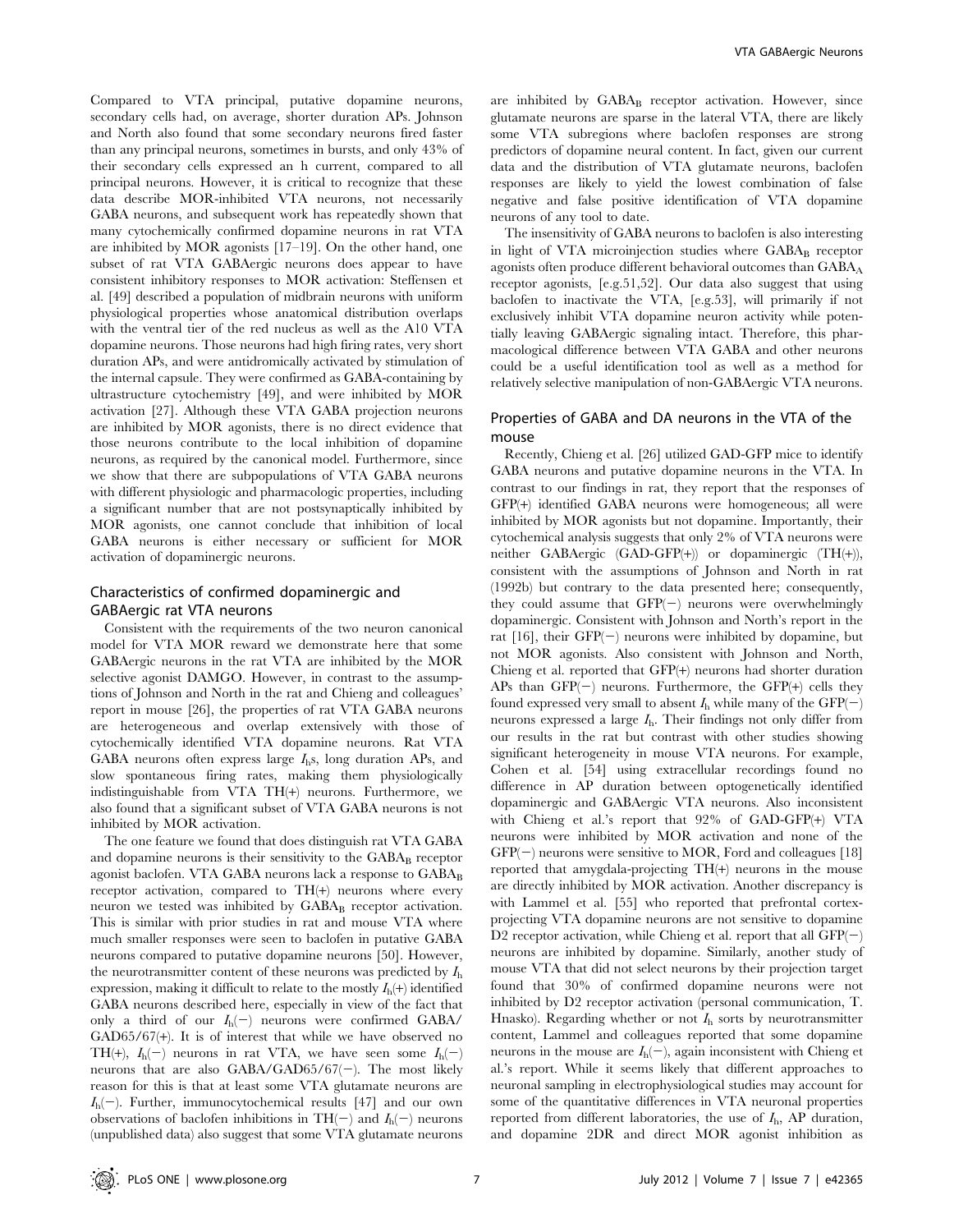markers of neurotransmitter content in mouse VTA neurons should be considered unreliable.

## VTA GABA neuron circuitry and the canonical two neuron model

The canonical two neuron model of VTA circuitry proposes that local GABA neurons synapse onto (and only onto) VTA dopamine neurons, and that the prototypical reward-relevant projection of the dopamine neuron is to the ventral striatum. There is a growing consensus that this is a highly reduced picture of VTA local circuitry, even with regard to the connections of GABAergic neurons. For example, VTA GABA neurons not only make local connections but a significant number project to other brain regions, including prefrontal cortex, ventral striatum, dorsal raphe nucleus, and ventral periaqueductal gray [31,44,56–58]. Local GABA synapses on to dopamine neurons may arise from local interneurons that lack extra-VTA projection targets or may be collaterals of projecting neurons. Although the canonical model predicts that VTA GABA interneurons express MOR on their somas, it is not clear whether the VTA GABA neurons we found to be inhibited directly by MOR agonists give rise to local connections.

One attractive alternative is that instead of inhibiting the somadendritic region of GABAergic interneurons, MOR agonists disinhibit dopamine neurons by an action on the terminals of GABA axons. In fact, MOR agonists can inhibit over 75% of synaptic GABA release in the VTA through receptors located on GABA terminals [28,29,39], therefore disinhibition of dopamine neurons by MOR activation could occur primarily as a result of activation of receptors on presynaptic terminals [14]. Such presynaptic inhibition could control the terminals of local GABA neurons and/or GABA terminals arising from neurons in other brain regions. While GABAergic inputs arising from local neurons and synapsing onto VTA dopamine neurons have been shown anatomically [31] and physiologically [59,60], GABAergic terminals in the VTA also arise from neurons in the nucleus accumbens, ventral pallidum, and the rostromedial tegmental nucleus (RMTg) [32,33,37,38]. Although inputs from the nucleus accumbens in the rat synapse largely onto non-dopamine VTA neurons [40], inputs from the RMTg [61], ventral pallidum (personal communication, G. Hjelmstad), and LDT [35] synapse onto VTA dopamine neurons. Further, inputs from the RMTg onto VTA dopamine neurons are strongly inhibited by MORs on the axon terminals of these inputs [39]. Therefore, it may be that the disinhibitory effect of MOR agonists within the VTA is due primarily to inhibition of GABA release from terminals of extrinsic rather than local GABA neurons.

There are potentially important mechanistic differences between a model where MOR presynaptically inhibits GABA release onto dopamine neurons compared to the canonical model where local GABA neurons are inhibited postsynaptically. First, for disinhibition to occur in the canonical model, the VTA GABA neurons must be firing so that activating MOR can inhibit the neural activity. Therefore, these GABA neurons must either be spontaneously active or be firing in response to excitatory inputs so that MOR induced hyperpolarizations can decrease activity. In contrast, if disinhibition were due to inhibition of GABA release at terminals, it could be produced in the absence of action potential driven GABA release by decreasing the probability of activity independent spontaneous vesicle fusion. Another significant difference between MOR hyperpolarizing GABA interneurons compared to inhibiting neurotransmitter release at terminals is that when MOR is functional at the soma, activation decreases firing activity to all terminals. In contrast, if MOR activation

specifically inhibits GABA release at terminals, only those terminals near the endogenous opioid release site will be affected. Therefore, if a VTA GABA neuron synapses onto topographically dispersed VTA neurons, or has both local collaterals and projections to other brain regions, it is possible that opioid peptide release will not be synchronized across all terminals. Further, it is possible that different terminals of the same neuron differentially express MOR, as a variety of synaptic properties are determined by the postsynaptic cell [62–64]. As the data show that MOR strongly inhibits GABA release at terminals, including terminals arising from some extrinsic sources, and only half of our identified VTA GABA neurons were hyperpolarized by DAMGO, it is possible that the characteristics of MOR modulatory influences on axon terminals play a major role in the VTA microcircuitry underlying reward.

Another question that is largely unanswered is what role VTA GABA projection neurons play in behavior, in particular MORmediated behavior. We have found many non-dopamine projection neurons that are inhibited by MOR activation (Dopamine 50 Years Congress abs, BO-21, p. 38, 2007; INRC abs, p. 80, 2009), and there is a specific subpopulation of VTA GABA projection neurons that are inhibited by MOR [27]. Such VTA GABA projection neurons could play a role in behavioral responses to VTA MOR, including reward, that are independent of dopamine neurotransmission [23].

#### Conclusion

The canonical two neuron model of the VTA provided a simple and elegant model that led to a series of very informative experiments. While some subsequent results were consistent with the model, it is now clear that dopamine neurons are more heterogeneous in their pharmacology and physiology than originally proposed, and that MORs act at several synaptic targets controlling both GABA and dopamine neurons within the VTA. Here we extend this understanding by demonstrating that the properties of VTA GABA neurons are also diverse. They include a wide range of pharmacological responses, AP durations, and firing rates, as well as both  $I_h(+)$  and  $I_h(-)$  neurons, and these properties overlap to a great extent with those of confirmed dopamine VTA neurons. Importantly, while MOR and D2 receptor agonist responses do not differentiate VTA dopamine and GABA neurons, here we show that dopamine, but not GABA, neurons are inhibited by  $GABA_B$  receptor activation. These data, together with accumulating evidence that the properties of VTA neurons depend greatly upon their projection target [18,44,55,65] and that VTA-mediated reward is often dopamine-independent, indicate that an expanded concept of the synaptic and local circuit mechanisms of VTA MOR reward is necessary.

## Materials and Methods

All animal protocols were conducted under National Institutes Health (NIH).

Guidelines using the NIH handbook Animals in Research and were approved by the Institutional Animal Care and Use Committee (Ernest Gallo Clinic and Research Center, University of California at San Francisco, Emeryville, CA), approval ID 10.01.202.

## Slice preparation and electrophysiology

Male Sprague-Dawley rats, 22–50 days old, were anaesthetized with isoflurane, decapitated, and the brains were removed. Horizontal brain slices  $(150 \mu m)$  thick for immunocytochemistry, 200  $\mu$ m for *in situ* hybridization) containing the VTA were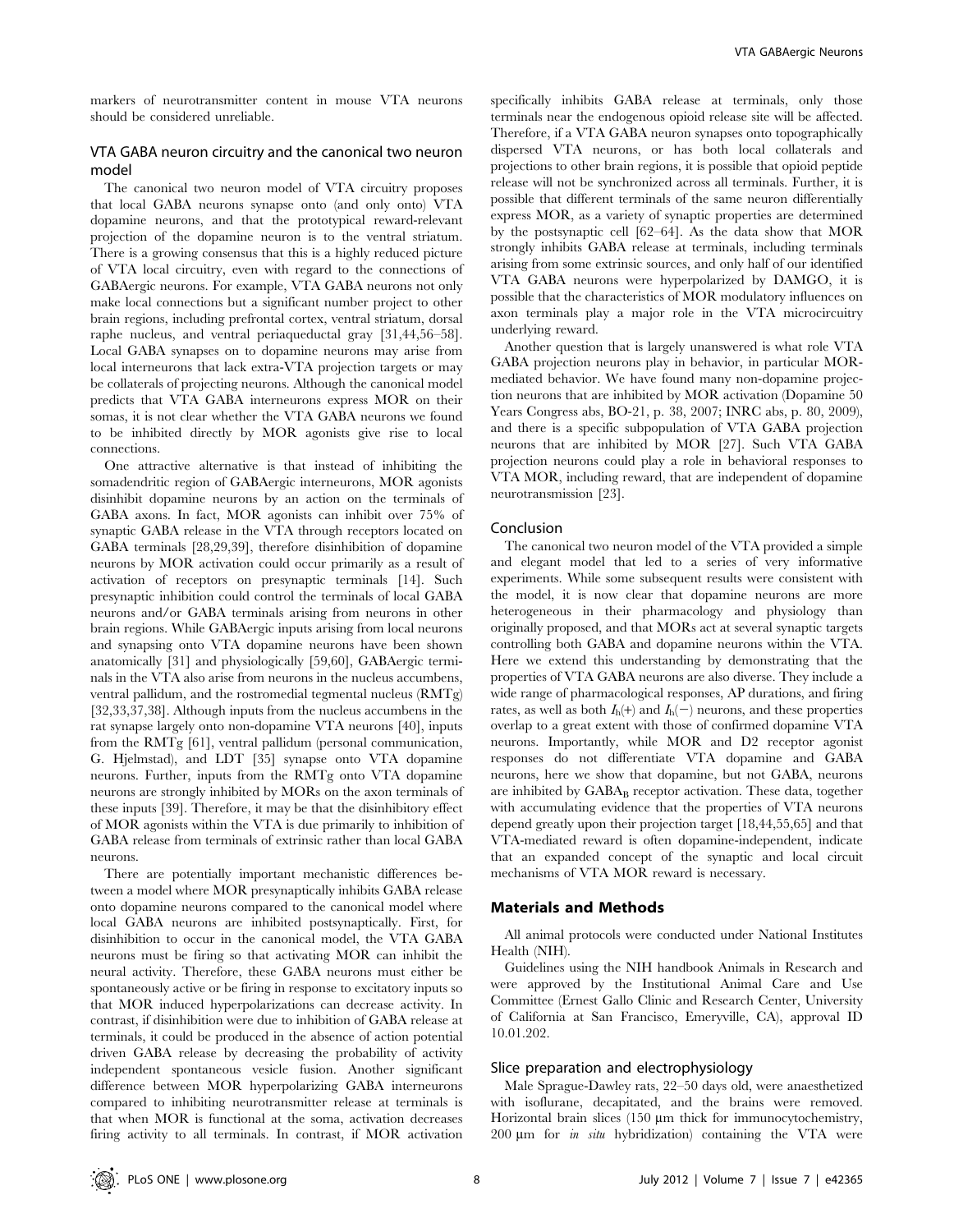prepared using a vibratome (Leica Instruments, Germany). The ventral-dorsal landmarks for VTA slice selection were the interpeduncular fossa (IPF) and the linear nucleus of the raphe. Slices were submerged in aCSF containing (mM): 119 NaCl, 2.5 KCl, 1.3 MgSO<sub>4</sub>, 1.0 NaH<sub>2</sub>PO<sub>4</sub>, 2.5 CaCl<sub>2</sub>, 26.2 NaHCO<sub>3</sub>, and 11 glucose, saturated with 95%  $O_2$ –5%  $CO_2$  and allowed to equilibrate at  $35^{\circ}$ C for at least 1 h.

Individual slices were visualized under a Zeiss Axioskop with differential interference contrast optics and infrared illumination, using a Zeiss Axiocam MRm and Axiovision 4 software. Wholecell patch clamp recordings were made at  $31^{\circ}$ C using 2.5–4 M $\Omega$ pipettes containing (mM): 123 potassium gluconate, 10 (4-(2 hydroxyethyl)-1-piperazineethanesulfonic acid (HEPES), 0.2 EGTA, 8 NaCl, 2 MgATP, and 0.3 Na<sub>3</sub>GTP (pH 7.2, osmolarity adjusted to 275). Biocytin (0.1%) or Lucifer Yellow (0.05%) was added to the internal solution in order to mark the recorded neuron for later cytochemical characterization. Recordings were made using an Axopatch 1-D (Axon Instruments, Union City, CA, USA), filtered at 2 kHz and collected at 5 kHz or or filtered at 5 kHz and collected at 20 kHz using IGOR Pro (Wavemetrics, Lake Oswego, OR, USA). Liquid junction potentials were not corrected during current- or voltage-clamp recordings.  $I<sub>b</sub>$  was measured by voltage clamping cells and stepping from  $-60$  to  $-40$ ,  $-50$ ,  $-70$ ,  $-80$ ,  $-90$ ,  $-100$ ,  $-110$  and  $-120$  mV. Input resistance was monitored with hyperpolarizing pulses while holding the cell in current clamp mode (current set to 0 pA). Data was collected continuously when cells were firing spontaneously or the membrane potential was sampled for a 2 second period once every 10 sec in quiescent neurons.

Ouinpirole,  $[D-Ala<sup>2</sup>,]$  $N-Me-Phe<sup>4</sup>$ , , Gly-ol<sup>5</sup>]-Enkephalin (DAMGO) or baclofen were applied by bath perfusion. Stock solution was made and diluted in aCSF immediately prior to application. Quinpirole stock  $(1 \text{ mM})$  and DAMGO stock  $(5 \text{ µ})$ were dissolved in H2O. Baclofen stock (10 mM) was mixed in water with the pH adjusted with 37% HCl until fully dissolved. Salts and drugs were obtained from Sigma Chemical (St Louis, MO, USA).

#### Cytochemistry

For anatomical studies, rats were perfused transcardially with 0.9% saline followed by 4% paraformaldehyde  $(v/v)$ . Brains were removed and postfixed for 2 h in the same fixative and then stored at  $4^{\circ}$ C in PBS (pH 7.4) for 24 h. Horizontal brain slices (50 µm thick) containing the VTA were prepared using a vibratome. Every second slice was cytochemically processed. Slices were rinsed with PBS, then pre-blocked for 2 h at room temperature in PBS with 0.3% (v/v) Tween20, 0.2% (m/v) bovine serum albumin (BSA) and 5% (v/v) normal goat serum, and then agitated for 48 h at  $4^{\circ}$ C with one or more of the following: mouse anti-neuronal nuclei (NeuN) monoclonal antibody (1:1000, Millipore Corporation), rat sodium/potassium hyperpolarization-activated cyclic nucleotide-gated ion channel 4 monoclonal antibody (1:500, Thermo Scientific Pierce), rabbit anti-sodium/potassium hyperpolarization-activated cyclic nucleotide-gated ion channel 2 (HCN2) polyclonal antibody (1:100, Thermo Scientific Pierce), rabbit polyclonal anti-tyrosine hydroxylase (TH) antibody (1:100, Millipore Corporation), or mouse anti-glutamic acid decarboxylase 67 kDa isoform (GAD67) monoclonal antibody (1:100, Millipore Corporation). Slices were then rinsed and incubated overnight at  $4^{\circ}$ C with Cy3 goat anti-mouse, FITC goat anti-rat, and/or Cy5 goat anti-rabbit secondary antibodies.

Slices used for electrophysiology and immunocytochemically processed for TH or GABA expression were fixed immediately after recording in 4% formaldehyde for 2 h. Slices were processed as described above with either TH or rabbit GABA polyclonal antibody (1:150, Thermo Scientific Pierce, PA1-18027; 1:200, Abcam Inc., ab8891), followed by Texas Red, Cy3 or Cy5 goat anti-rabbit, anti-mouse secondary antibody and DTAF-conjugated Streptavidin (3.25  $\mu$ L/mL). Slices processed with antibody ab8891 were fixed in a 2% glutaraldehyde, 2% formaldehyde solution.

Recording slices for GAD immunocytochemistry were fixed immediately after recording in a phosphate buffered (75 mM  $KH_2PO_4$ , 85 mM Na<sub>2</sub>HPO<sub>4</sub>) 4% formaldehyde solution with 14% picric acid, pH 6.9, for 1 h. These slices were then rinsed in tris-buffered saline (0.9% NaCl, 6.1 g/L tris base, 0.1% NaN3, pH 7.4) followed by a 1:10 diluted PBS solution in de-ionized water. This diluted PBS solution was used for the remaining protocol steps. Slices were preblocked for 2 h at room temperature with 5% normal horse serum and 5% BSA, agitated for 48 h at  $4^{\circ}$ C with 1:1000 mouse anti-GAD primary antibody, rinsed and incubated overnight at  $4^{\circ}$ C with Alexa Fluor 488 donkey-anti mouse (1:500, Invitrogen, A-21202) secondary antibody and Cy5 conjugated streptavidin (10 µL/mL).

In all cases, sections were mounted on slides using Bio-Rad Fluoroguard Antifade Reagent mounting media and visualized under a Zeiss LSM 510 META microscope.

Unless otherwise stated, secondary antibodies were acquired from Jackson ImmunoResearch Laboratories, Inc. (West Grove, PA, USA) and working dilutions of 1:100 were used.

#### In situ hybridization

To quantify the proportion of VTA neurons that are GABAergic we utilized immunocytochemistry against NeuN and radioactive in situ hybridization against GAD65 and GAD67 mRNAs. Briefly, 100 g rats were perfused and brains were removed and fixed as above. To prepare tissue for cryosectioning, brains were transferred sequentially to 12%, 14% and 18% sucrose solutions in PBS. Every second slice was processed. Twenty um cryosections were incubated for 10 min in PBS containing 0.5% Triton X-100, rinsed twice with PBS, treated with 0.2 n HCl for 10 min, rinsed twice with PBS and then acetylated in 0.25% acetic anhydride in 0.1 m triethanolamine, pH 8.0 for 10 min. Sections were rinsed twice with PBS, postfixed with 4% paraformaldehyde for 10 min and, after a final rinse with PBS, were hybridized for 16 h at  $55^{\circ}$ C in hybridization buffer (50% formamide;  $10\%$  dextran sulfate;  $5\times$ Denhardt's solution; 0.62 m NaCl; 50 mM dithiothreitol; 10 mM EDTA; 20 mM PIPES, pH 6.8; 0.2% sodium dodecyl sulfate; 250 mg/mL salmon sperm DNA; 250 mg/mL tRNA) containing  $\binom{35}{5}$ - and  $\binom{33}{1}$ labeled single-stranded antisense to GAD65 (nucleotides 1–1758, Accession # NM012563) and GAD67 (nucleotides 1–1782, Accession  $#$  NM017007). Sections were treated with 4 mg/mL RNaseA at  $37^{\circ}$ C for 1 h, washed with  $1 \times$  SSC, 50% formamide at 55<sup>°</sup>C for 1 h, and with  $0.1 \times$  SSC at 68<sup>°</sup>C for 1 h. After the last SSC wash, sections were rinsed with tris-buffered saline (20 mM Tris HCl, 0.5 M NaCl, pH 8.2).

For NeuN colabeling, sections were then rinsed with PBS and incubated for 1 h in PBS supplemented with 4% BSA and 0.3% Triton X-100. Sections were then incubated with overnight in mouse anti-NeuN monoclonal antibody  $(1:1000,$  Millipore) at  $4^{\circ}$ C. After rinsing  $3\times10$  min in PBS, sections were processed with an ABC kit (Vector Laboratories, Burlingame, CA). The slices were incubated for 1 h at room temperature in a 1:200 dilution of the biotinylated secondary antibody, rinsed with PBS, and incubated with avidin biotinylated horseradish peroxidase for 1 h. Sections were rinsed and the peroxidase reaction was then developed with 0.05% 3,3-diaminobenzidine-4 HCl (DAB) and 0.003% hydrogen peroxide  $(H_2O_2)$ . Sections were mounted on coated slides, air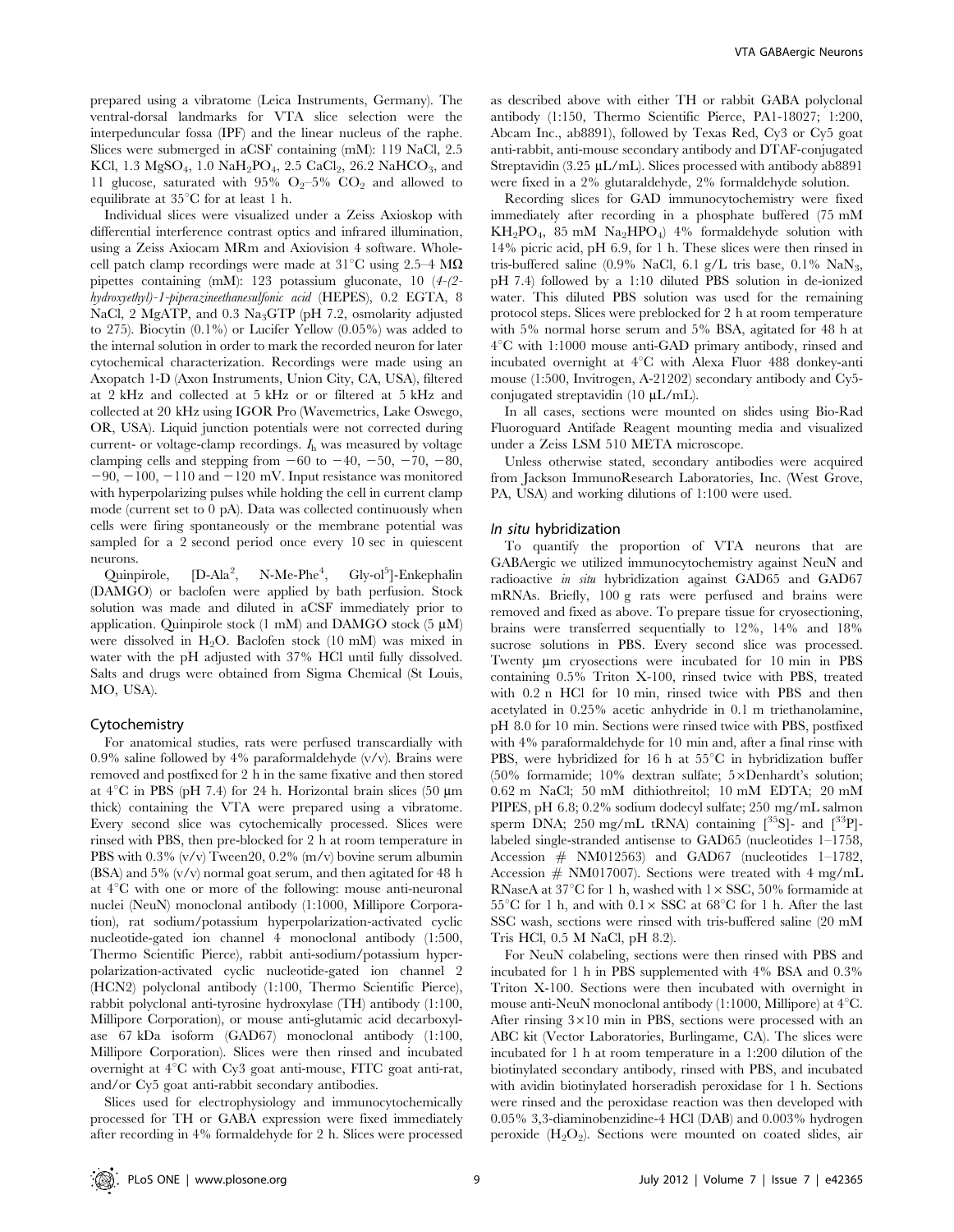dried, dipped in nuclear track emulsion and exposed for several weeks prior to development.

Slices in which filled cells were to be tested for GAD65/67 mRNA labeling were fixed immediately after recordings in RNase free 4% formaldehyde for 24 h, then were rinsed in RNase free PBS. These slices were hybridized with the antisense digoxigenin riboprobes for GAD65 (nucleotides 1–1758, Accession # NM012563) and GAD67 (nucleotides 1–1782, Accession  $#$ NM017007) obtained by in vitro transcription using digoxigenin-11-UTP labeling mix (Roche), and T3 RNA polymerase. Plasmids that contained GAD65 and GAD67 were generously provided by Dr. Allan Tobin (University of California Los Angeles, Los Angeles, CA). Sections were treated with 4 µg/mL RNaseA at 37<sup>°</sup>C for 1 h, washed with  $1 \times$  SSC, 50% formamide at 55<sup>°</sup>C for 1 h, and with  $0.1 \times$  SSC at 68<sup>°</sup>C for 1 h. After the last SSC wash, sections were rinsed with tris-buffered saline (20 mM Tris–HCl, 0.5 M NaCl, pH 8.2). Afterwards, sections were incubated with an alkaline phosphatase-conjugated antibody against digoxigenin (Roche Applied Science) overnight at  $4^{\circ}$ C; the alkaline phosphatase reaction was developed with nitroblue tetrazolium and 5 bromo-4-chloro-3-indolyl phosphate (Roche Applied Science), yielding a purple reaction product. Biocytin signal was detected with avidin biotinylated horseradish peroxidase for 1 h. Sections were rinsed and the peroxidase reaction was then developed with 0.05% 3,3-diaminobenzidine-4 HCl (DAB) and 0.003% hydrogen peroxide  $(H_2O_2)$ .

## Data analysis

Results are presented as mean  $\pm$  SEM. Statistical comparisons between groups of neurons were made using one way ANOVAs.  $P<0.05$  was required for significance. Some data from TH(+) neurons were previously published in [41,44,65,66].

Cell sizes were measured from images collected with the Zeiss Axioskop using Axiovision 4.0. One GABA(+), one GAD(+), and two  $GABA(-)$  neurons were excluded from this analysis because there was blurring of the cell outline due to the depth of the cell in the slice or images were not collected at the time of recording. The membrane potential reported here is the initial potential observed immediately after achieving whole-cell configuration.  $I<sub>h</sub>$  magnitude was measured as the difference between the initial capacitative response to a voltage step from  $-60$  to  $-120$  mV and the final current during the same 200 ms step. Neurons were considered  $I_h(-)$  if the slope of the I–V curve for hyperpolarizing steps from  $-60$  to  $-90$ ,  $-100$ ,  $-110$  and  $-120$  mV was 0. One TH(+) neuron was excluded from Figure 4E because the  $I<sub>h</sub>$ exceeded  $-500$  pA, and changing the scale to accommodate this one neuron would have made the GABA neuron data harder to examine. One GABA(+) neuron was excluded from the  $R_{in}$  and  $V_{\rm mi}$  calculations because data at initial whole cell access for that cell was lost. For all AP duration measurements, at least 10 APs were averaged together to reduce the influence of noise on the measurements. Intracellular AP durations were measured within the first 2 minutes of gaining whole cell access to the cell. The intracellular AP duration was measured from the threshold (when the rate of rise exceeded 5 V/s for data collected at 5 kHz or 10 V/s for data collected at 20 kHz) to the time at which the descending voltage recrossed the threshold following the AP peak.

#### References

1. Bals-Kubik R, Ableitner A, Herz A, Shippenberg TS (1993) Neuroanatomical sites mediating the motivational effects of opioids as mapped by the conditioned place preference paradigm in rats. J Pharmacol Exp Ther 264: 489–495.

We also measured extracellular AP durations in voltage clamp  $(V = -60$  mV) after achieving an at least 15 GOhm seal. We found a significant relationship between our intracellular AP durations and extracellular AP durations (Figure S1). The reported firing rates are averages of the instantaneous firing rate over at least 2 and up to 10 min usually at the beginning of the experiment. ISI CV was calculated as the SD/mean for 50 ISIs at the beginning of each experiment, excluding delays due to brief hyperpolarizations to monitor input resistance. Firing rates and ISI CVs were only included in the analysis if the firing appeared stable over the duration of the measurement. The statistical significance of drug effects was tested within neurons using Student's unpaired t-test for which data were binned into 30 sec samples, comparing the last 4 min of baseline to the last 4 min of drug application.

#### Counting procedures

To estimate the percentage of GABAergic neurons in midbrain regions we counted the number of NeuN-labeled neurons and determined the proportion of those cells that had a spatially correlated density of grains from *in situ* hybridization against GAD65/67. Counting was done in duplicate by two independent counters who were blind to the brain region associated with each image, and the results were averaged between the two quantifications. Imaged locations were selected using a random number generator and the number of images per slice was proportional to the area encompassed by the VTA. The rostral border of the VTA was taken as the level of the caudal tip of the mammillary tract and the lateral border was the medial edge of the medial terminal nucleus of the accessory optic tract (MT). Tissue samples were considered dorsal to the VTA if the MT was not visible.

## Supporting Information

Figure S1 Intracellular and Extracellular AP durations measured from the same neuron are correlated. (A), example extracellular AP measured in cell-attached mode (top) and example intracellular AP measured from the same cell in whole cell mode (bottom). (B) Plot of extracellular AP durations vs intracellular AP durations, measured as in (A), shows a significant correlation  $(P = 0.047)$  between these two measures in VTA neurons.



Table S1 Physiological properties of VTA GABA neurons were tested across multiple identification methods. (DOC)

#### Acknowledgments

The authors would like to thank Peter Fong, Joseph Driscoll, Gregory Hjelmstad, and Allison Coker for their technical assistance and discussions.

#### Author Contributions

Conceived and designed the experiments: EBM HLF. Performed the experiments: EBM BT PH MM. Analyzed the data: EBM BT. Wrote the paper: EBM BT HLF.

synthetic small interfering RNA blocks the rewarding and locomotor effects of heroin. Neuroscience 158: 474–483.

<sup>3.</sup> Zangen A, Ikemoto S, Zadina JE, Wise RA (2002) Rewarding and psychomotor stimulant effects of endomorphin-1: anteroposterior differences within the ventral tegmental area and lack of effect in nucleus accumbens. J Neurosci 22: 7225–7233.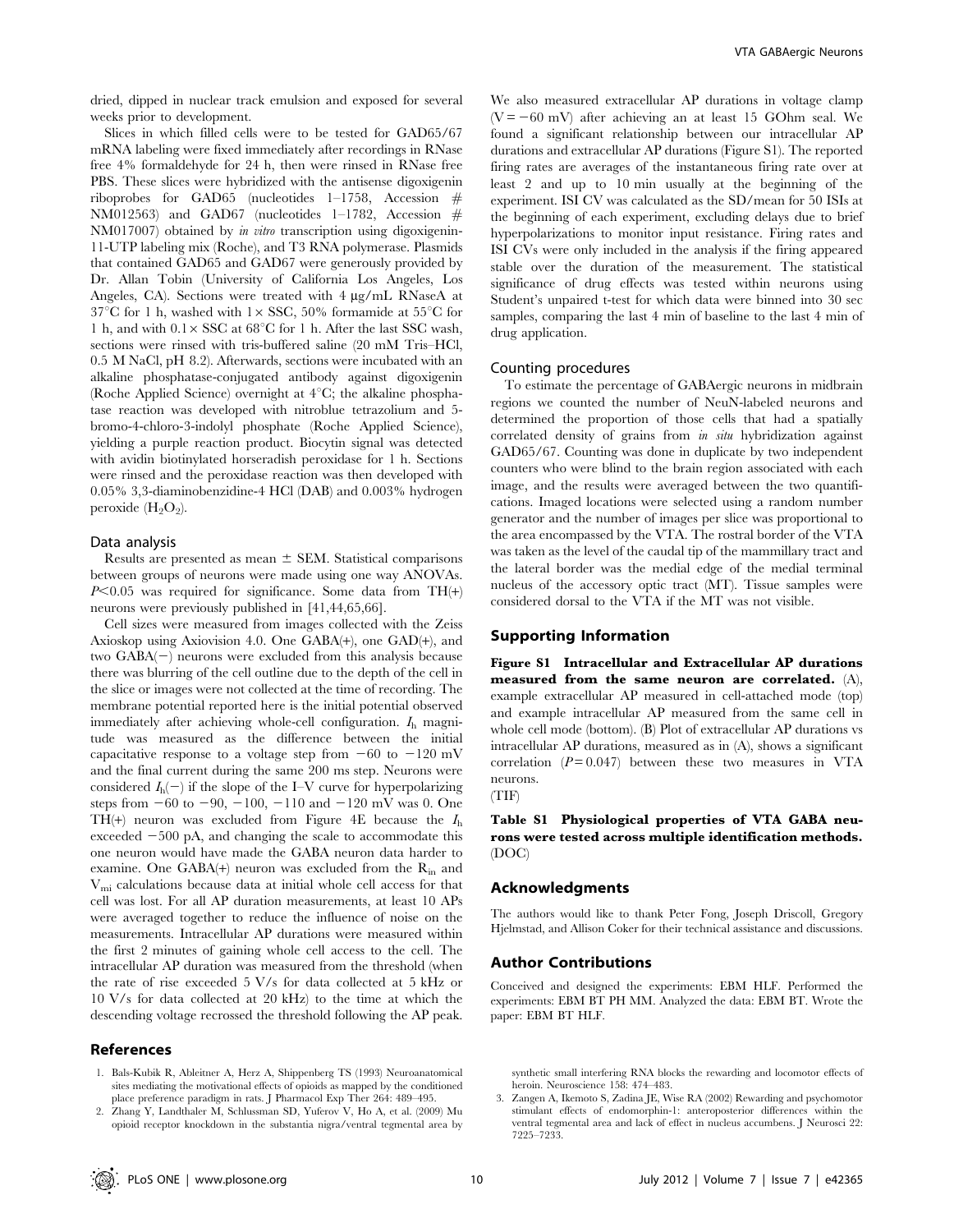- 4. Bozarth MA, Wise RA (1984) Anatomically distinct opiate receptor fields mediate reward and physical dependence. Science 224: 516–517.
- 5. Welzl H, Kuhn G, Huston JP (1989) Self-administration of small amounts of morphine through glass micropipettes into the ventral tegmental area of the rat. Neuropharmacology 28: 1017–1023.
- 6. Olmstead MC, Franklin KB (1997) The development of a conditioned place preference to morphine: effects of microinjections into various CNS sites. Behav Neurosci 111: 1324–1334.
- 7. Devine DP, Leone P, Pocock D, Wise RA (1993) Differential involvement of ventral tegmental mu, delta and kappa opioid receptors in modulation of basal mesolimbic dopamine release: in vivo microdialysis studies. J Pharmacol Exp Ther 266: 1236–1246.
- 8. Spanagel R, Herz A, Shippenberg TS (1992) Opposing tonically active endogenous opioid systems modulate the mesolimbic dopaminergic pathway. Proc Natl Acad Sci U S A 89: 2046–2050.
- 9. Yoshida M, Yokoo H, Tanaka T, Mizoguchi K, Emoto H, et al. (1993) Facilitatory modulation of mesolimbic dopamine neuronal activity by a muopioid agonist and nicotine as examined with in vivo microdialysis. Brain Res 624: 277–280.
- 10. Nowycky MC, Walters JR, Roth RH (1978) Dopaminergic neurons: effect of acute and chronic morphine administration on single cell activity and transmitter metabolism. J Neural Transm 42: 99–116.
- 11. Matthews RT, German DC (1984) Electrophysiological evidence for excitation of rat ventral tegmental area dopamine neurons by morphine. Neuroscience 11: 617–625.
- 12. Gysling K, Wang RY (1983) Morphine-induced activation of A10 dopamine neurons in the rat. Brain Res 277: 119–127.
- 13. Nicoll RA, Alger BE, Jahr CE (1980) Enkephalin blocks inhibitory pathways in the vertebrate CNS. Nature 287: 22–25.
- 14. Kelley AE, Stinus L, Iversen SD (1980) Interactions between D-ala-metenkephalin, A10 dopaminergic neurones, and spontaneous behaviour in the rat. Behav Brain Res 1: 3–24.
- 15. Johnson SW, North RA (1992) Opioids excite dopamine neurons by hyperpolarization of local interneurons. J Neurosci 12: 483–488.
- 16. Johnson SW, North RA (1992) Two types of neurone in the rat ventral tegmental area and their synaptic inputs. J Physiol 450: 455–468.
- 17. Cameron DL, Wessendorf MW, Williams JT (1997) A subset of ventral tegmental area neurons is inhibited by dopamine, 5-hydroxytryptamine and opioids. Neuroscience 77: 155–166.
- 18. Ford CP, Mark GP, Williams JT (2006) Properties and opioid inhibition of mesolimbic dopamine neurons vary according to target location. J Neurosci 26: 2788–2797.
- 19. Margolis EB, Hjelmstad GO, Bonci A, Fields HL (2003) Kappa-opioid agonists directly inhibit midbrain dopaminergic neurons. J Neurosci 23: 9981–9986.
- 20. Yamaguchi T, Sheen W, Morales M (2007) Glutamatergic neurons are present in the rat ventral tegmental area. Eur J Neurosci 25: 106–118.
- 21. Kawano M, Kawasaki A, Sakata-Haga H, Fukui Y, Kawano H, et al. (2006) Particular subpopulations of midbrain and hypothalamic dopamine neurons express vesicular glutamate transporter 2 in the rat brain. J Comp Neurol 498: 581–592.
- 22. Hnasko TS, Sotak BN, Palmiter RD (2005) Morphine reward in dopaminedeficient mice. Nature 438: 854–857.
- 23. Nader K, van der Kooy D (1997) Deprivation state switches the neurobiological substrates mediating opiate reward in the ventral tegmental area. J Neurosci 17: 383–390.
- 24. Laviolette SR, Nader K, van der Kooy D (2002) Motivational state determines the functional role of the mesolimbic dopamine system in the mediation of opiate reward processes. Behav Brain Res 129: 17–29.
- 25. Bechara A, Harrington F, Nader K, van der Kooy D (1992) Neurobiology of motivation: double dissociation of two motivational mechanisms mediating opiate reward in drug-naive versus drug-dependent animals. Behav Neurosci 106: 798–807.
- 26. Chieng B, Azriel Y, Mohammadi S, Christie MJ (2011) Distinct cellular properties of identified dopaminergic and GABAergic neurons in the mouse ventral tegmental area. J Physiol 589: 3775–3787.
- 27. Steffensen SC, Stobbs SH, Colago EE, Lee RS, Koob GF, et al. (2006) Contingent and non-contingent effects of heroin on mu-opioid receptorcontaining ventral tegmental area GABA neurons. Exp Neurol 202: 139–151.
- 28. Bonci A, Williams JT (1997) Increased probability of GABA release during withdrawal from morphine. J Neurosci 17: 796–803.
- 29. Margolis EB, Fields HL, Hjelmstad GO, Mitchell JM (2008) Delta-opioid receptor expression in the ventral tegmental area protects against elevated alcohol consumption. J Neurosci 28: 12672–12681.
- 30. Shoji Y, Delfs J, Williams JT (1999) Presynaptic inhibition of GABA(B)-mediated synaptic potentials in the ventral tegmental area during morphine withdrawal. J Neurosci 19: 2347–2355.
- 31. Omelchenko N, Sesack SR (2009) Ultrastructural analysis of local collaterals of rat ventral tegmental area neurons: GABA phenotype and synapses onto dopamine and GABA cells. Synapse 63: 895–906.
- 32. Geisler S, Zahm DS (2005) Afferents of the ventral tegmental area in the ratanatomical substratum for integrative functions. J Comp Neurol 490: 270–294.
- 33. Conrad LC, Pfaff DW (1976) Autoradiographic tracing of nucleus accumbens efferents in the rat. Brain Res 113: 589–596.
- 34. Omelchenko N, Sesack SR (2010) Periaqueductal gray afferents synapse onto dopamine and GABA neurons in the rat ventral tegmental area. J Neurosci Res 88: 981–991.
- 35. Omelchenko N, Sesack SR (2005) Laterodorsal tegmental projections to identified cell populations in the rat ventral tegmental area. J Comp Neurol 483: 217–235.
- 36. Jhou TC, Fields HL, Baxter MG, Saper CB, Holland PC (2009) The rostromedial tegmental nucleus (RMTg), a GABAergic afferent to midbrain dopamine neurons, encodes aversive stimuli and inhibits motor responses. Neuron 61: 786–800.
- 37. Jhou TC, Geisler S, Marinelli M, Degarmo BA, Zahm DS (2009) The mesopontine rostromedial tegmental nucleus: A structure targeted by the lateral habenula that projects to the ventral tegmental area of Tsai and substantia nigra compacta. J Comp Neurol 513: 566–596.
- 38. Kaufling J, Veinante P, Pawlowski SA, Freund-Mercier MJ, Barrot M (2010) gamma-Aminobutyric acid cells with cocaine-induced DeltaFosB in the ventral tegmental area innervate mesolimbic neurons. Biol Psychiatry 67: 88–92.
- 39. Matsui A, Williams JT (2011) Opioid-Sensitive GABA Inputs from Rostromedial Tegmental Nucleus Synapse onto Midbrain Dopamine Neurons. J Neurosci 31: 17729–17735.
- 40. Xia Y, Driscoll JR, Wilbrecht L, Margolis EB, Fields HL, et al. (2011) Nucleus accumbens medium spiny neurons target non-dopaminergic neurons in the ventral tegmental area. J Neurosci 31: 7811–7816.
- 41. Margolis EB, Lock H, Hjelmstad GO, Fields HL (2006) The ventral tegmental area revisited: is there an electrophysiological marker for dopaminergic neurons? J Physiol 577: 907–924.
- 42. Xi ZX, Stein EA (1998) Nucleus accumbens dopamine release modulation by mesolimbic GABAA receptors-an in vivo electrochemical study. Brain Res 798: 156–165.
- 43. Churchill L, Dilts RP, Kalivas PW (1992) Autoradiographic localization of gamma-aminobutyric acidA receptors within the ventral tegmental area. Neurochem Res 17: 101–106.
- 44. Margolis EB, Lock H, Chefer VI, Shippenberg TS, Hjelmstad GO, et al. (2006) Kappa opioids selectively control dopaminergic neurons projecting to the prefrontal cortex. Proc Natl Acad Sci U S A 103: 2938–2942.
- 45. Laviolette SR, van der Kooy D (2001) GABA(A) receptors in the ventral tegmental area control bidirectional reward signalling between dopaminergic and non-dopaminergic neural motivational systems. Eur J Neurosci 13: 1009– 1015.
- 46. Klitenick MA, DeWitte P, Kalivas PW (1992) Regulation of somatodendritic dopamine release in the ventral tegmental area by opioids and GABA: an in vivo microdialysis study. J Neurosci 12: 2623–2632.
- 47. Wirtshafter D, Sheppard AC (2001) Localization of GABA(B) receptors in midbrain monoamine containing neurons in the rat. Brain Res Bull 56: 1–5.
- 48. Yamaguchi T, Wang HL, Li X, Ng TH, Morales M (2011) Mesocorticolimbic glutamatergic pathway. J Neurosci 31: 8476–8490.
- 49. Steffensen SC, Svingos AL, Pickel VM, Henriksen SJ (1998) Electrophysiological characterization of GABAergic neurons in the ventral tegmental area. J Neurosci 18: 8003–8015.
- 50. Cruz HG, Ivanova T, Lunn ML, Stoffel M, Slesinger PA, et al. (2004) Bidirectional effects of GABA(B) receptor agonists on the mesolimbic dopamine system. Nat Neurosci 7: 153–159.
- 51. Numan M, Stolzenberg DS, Dellevigne AA, Correnti CM, Numan MJ (2009) Temporary inactivation of ventral tegmental area neurons with either muscimol or baclofen reversibly disrupts maternal behavior in rats through different underlying mechanisms. Behav Neurosci 123: 740–751.
- 52. Sahraei H, Amiri YA, Haeri-Rohani A, Sepehri H, Salimi SH, et al. (2005) Different effects of GABAergic receptors located in the ventral tegmental area on the expression of morphine-induced conditioned place preference in rat. Eur J Pharmacol 524: 95–101.
- 53. Yun IA, Wakabayashi KT, Fields HL, Nicola SM (2004) The ventral tegmental area is required for the behavioral and nucleus accumbens neuronal firing responses to incentive cues. J Neurosci 24: 2923–2933.
- 54. Cohen JY, Haesler S, Vong L, Lowell BB, Uchida N (2012) Neuron-type-specific signals for reward and punishment in the ventral tegmental area. Nature.
- 55. Lammel S, Hetzel A, Hackel O, Jones I, Liss B, et al. (2008) Unique Properties of Mesoprefrontal Neurons within a Dual Mesocorticolimbic Dopamine System. Neuron 57: 760–773.
- 56. Carr DB, Sesack SR (2000) GABA-containing neurons in the rat ventral tegmental area project to the prefrontal cortex. Synapse 38: 114–123.
- Van Bockstaele EJ, Pickel VM (1995) GABA-containing neurons in the ventral tegmental area project to the nucleus accumbens in rat brain. Brain Res 682: 215–221.
- 58. Kirouac GJ, Li S, Mabrouk G (2004) GABAergic projection from the ventral tegmental area and substantia nigra to the periaqueductal gray region and the dorsal raphe nucleus. J Comp Neurol 469: 170–184.
- 59. van Zessen R, Phillips JL, Budygin EA, Stuber GD (2012) Activation of VTA GABA Neurons Disrupts Reward Consumption. Neuron 73: 1184–1194.
- 60. Tan KR, Yvon C, Turiault M, Mirzabekov JJ, Doehner J, et al. (2012) GABA Neurons of the VTA Drive Conditioned Place Aversion. Neuron 73: 1173–1183.
- 61. Balcita-Pedicino JJ, Omelchenko N, Bell R, Sesack SR (2011) The inhibitory influence of the lateral habenula on midbrain dopamine cells: ultrastructural evidence for indirect mediation via the rostromedial mesopontine tegmental nucleus. J Comp Neurol 519: 1143–1164.